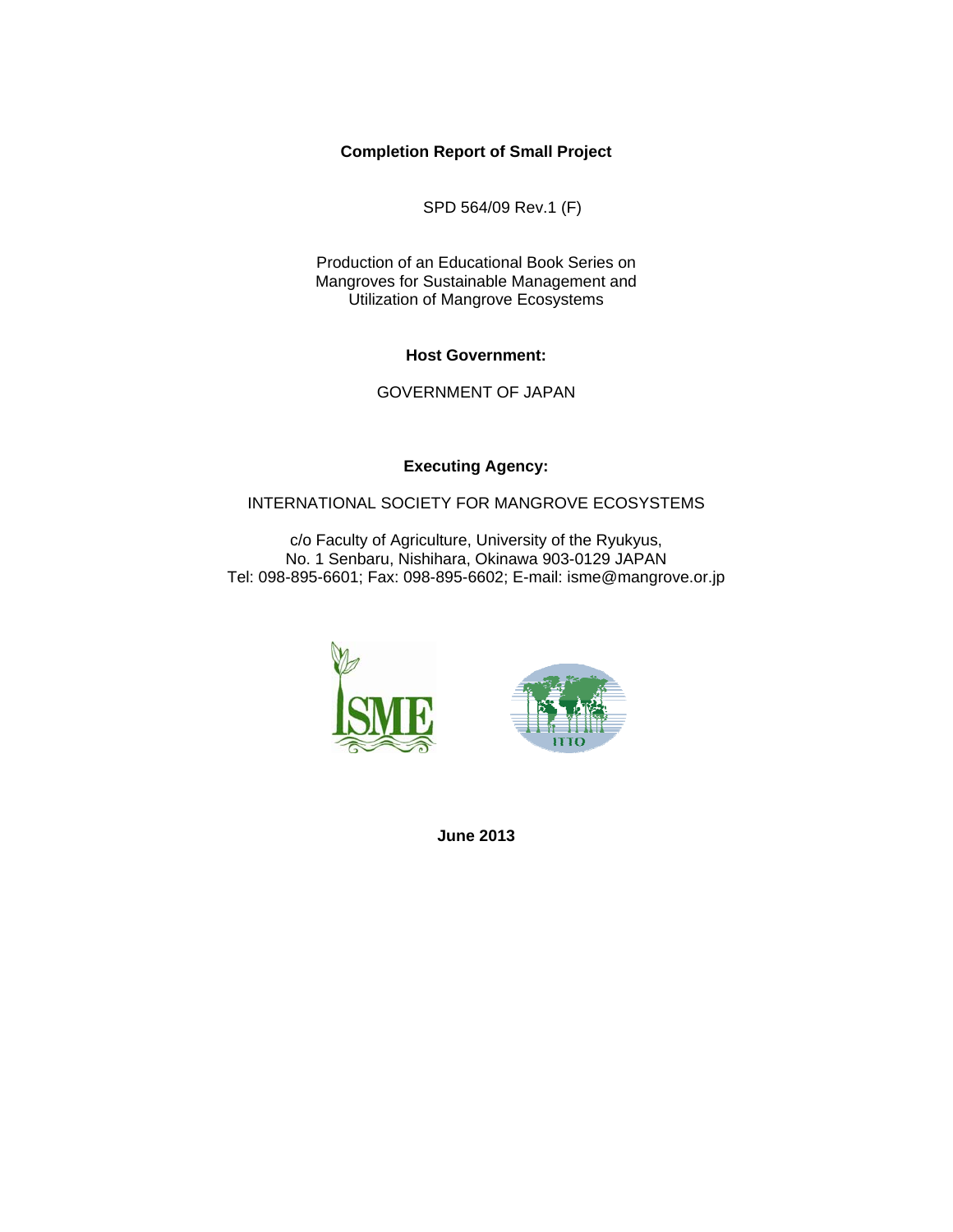| Title:                                                                     | Production of an Educational Book Series on Mangroves<br>for Sustainable Management and Utilization of Mangrove<br>Ecosystems                                                                                                                    |  |  |
|----------------------------------------------------------------------------|--------------------------------------------------------------------------------------------------------------------------------------------------------------------------------------------------------------------------------------------------|--|--|
| Project number:                                                            | SPD 564/09 Rev.1 (F)                                                                                                                                                                                                                             |  |  |
| Starting date:                                                             | 1 January 2012                                                                                                                                                                                                                                   |  |  |
| Duration:                                                                  | 15 months                                                                                                                                                                                                                                        |  |  |
| Project costs:                                                             | US\$ 149,904<br><b>ITTO</b><br><b>ISME</b><br>72,330<br>Total<br>222,234                                                                                                                                                                         |  |  |
| Type of the report                                                         | <b>Project Completion Report</b>                                                                                                                                                                                                                 |  |  |
| Project technical<br>and scientific staff                                  | Dr. Chan Hung Tuck (Project Coordinator)<br>Ms. Nozomi Oshiro (Administrative & Finance Officer)                                                                                                                                                 |  |  |
|                                                                            | Dr. Barry Clough (Lead Author of Book 1)<br>Dr. Ong Jin Eong (Lead Author of Book 2)<br>Prof. Shigeyuki Baba (Lead Author of Book 3)                                                                                                             |  |  |
| The institution's<br>full name,<br>address,<br>telephone, fax<br>and email | International Society for Mangrove Ecosystems (ISME)<br>c/o Faculty of Agriculture, University of the Ryukyus<br>No. 1 Senbaru, Nishihara, Okinawa 903-0129 Japan<br>Tel: +81(98)895-6601<br>Fax: +81(98)895-6602<br>E-mail: isme@mangrove.or.jp |  |  |
| Place and date<br>of report                                                | Okinawa, Japan, May 2013                                                                                                                                                                                                                         |  |  |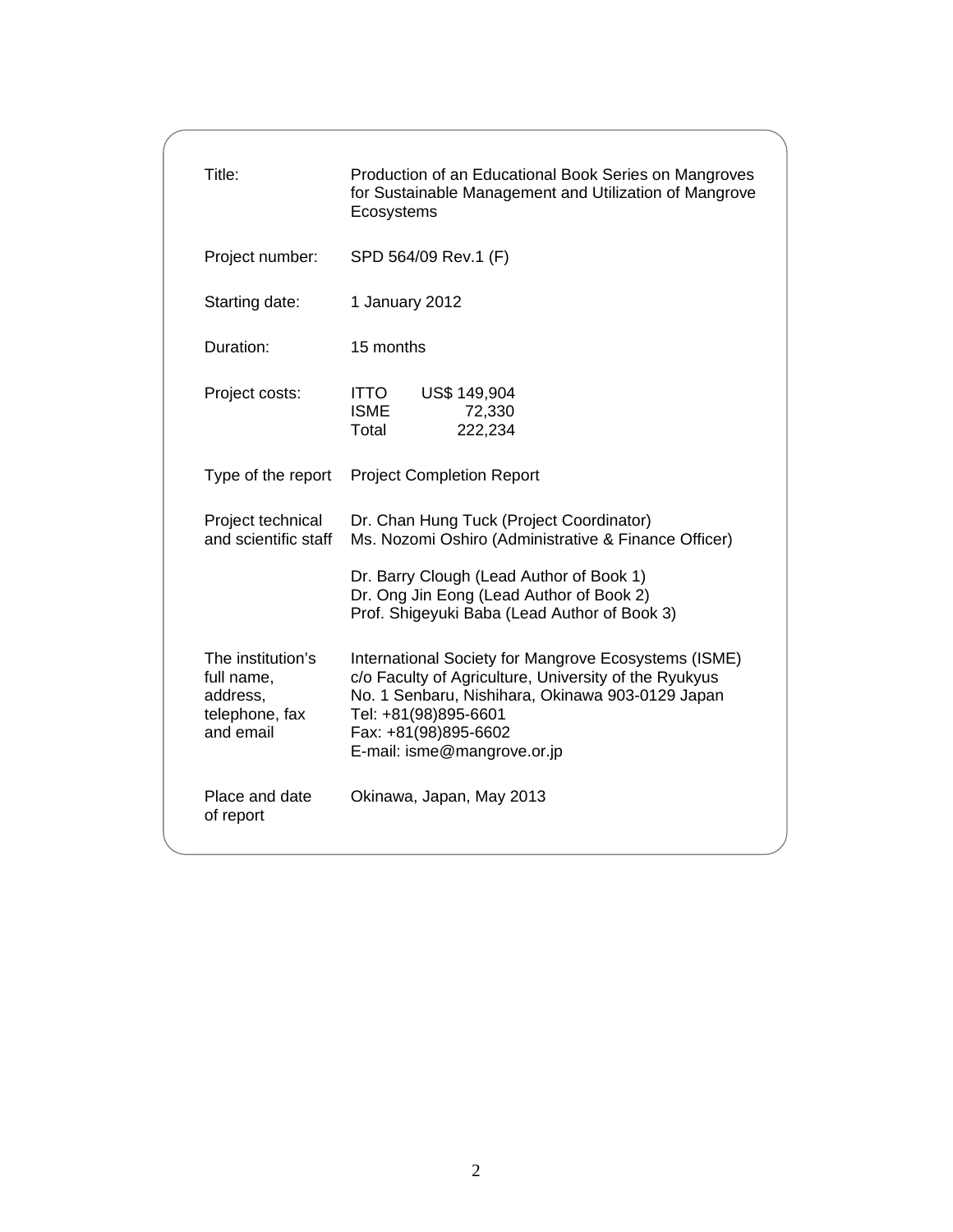## **Table of Contents**

| Page                                                                      |
|---------------------------------------------------------------------------|
|                                                                           |
|                                                                           |
|                                                                           |
|                                                                           |
|                                                                           |
|                                                                           |
|                                                                           |
|                                                                           |
|                                                                           |
|                                                                           |
| Annex 3 Project Financial Statement (Executing Agency's contribution)  16 |
|                                                                           |
|                                                                           |
|                                                                           |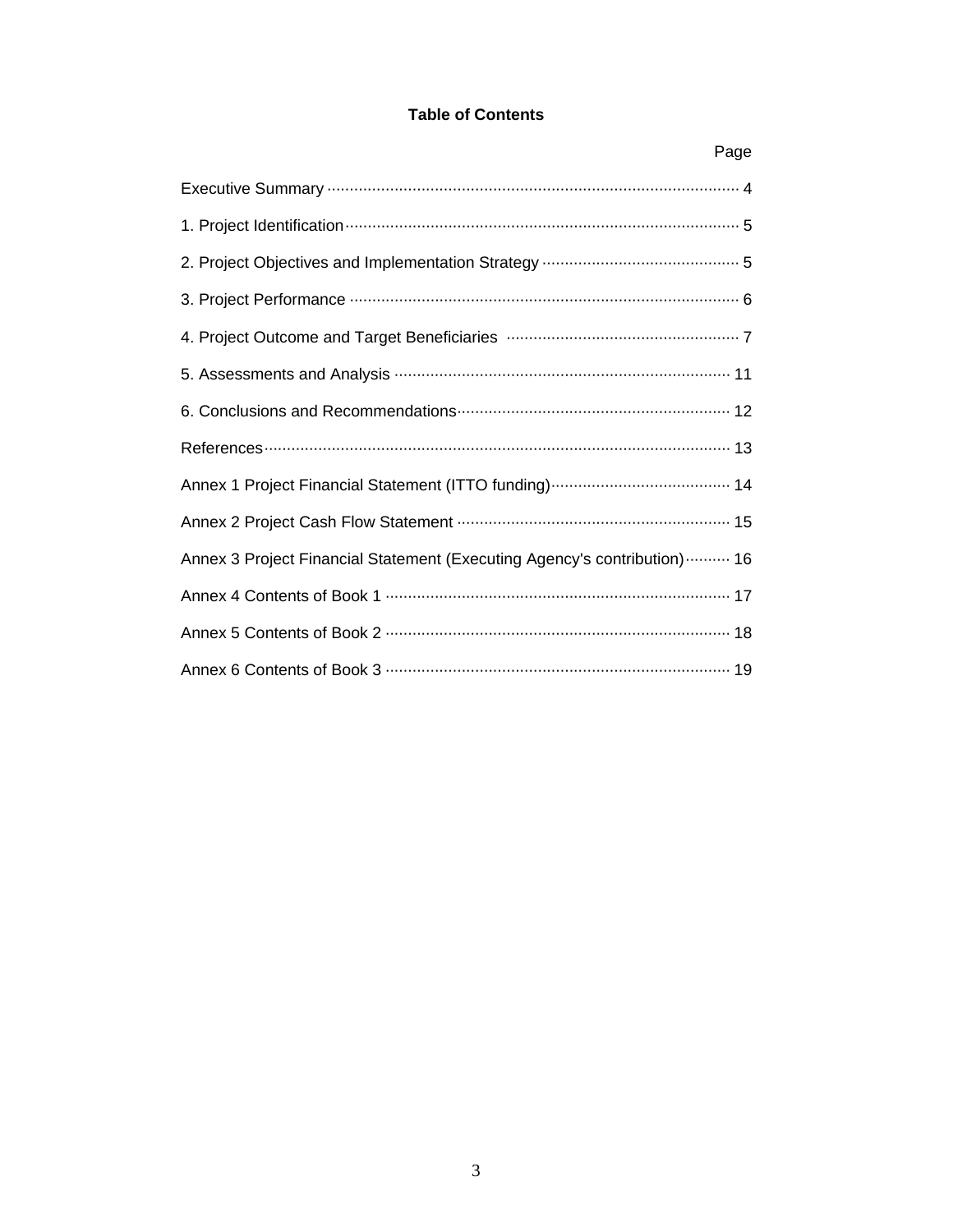#### **Executive Summary**

Three mangrove educational books were published and distributed under this small project Production of an Educational Book Series on Mangroves for Sustainable Management and Utilization of Mangrove Ecosystems [SPD 564/09 Rev.1 (F)], funded by ITTO and Government of Japan, and implemented by ISME. The books were *Introduction to Mangrove Ecosystems* by Barry Clough, *Structure and Function of Mangrove Forests* by J.E. Ong and W.K. Gong, and *Useful Products from Mangrove Plants* by S. Baba, H.T. Chan and S. Aksornkoae. The trilogy represented the beginning of the ISME Mangrove Educational Book Series No. 1, 2 and 3.

The books were aimed at increasing public awareness of the environmental, ecological and socio-economic functions of mangrove ecosystems, and at providing the necessary information for development of appropriate policies and/or management plans for sustainable management and utilization of mangrove forests. Available in hard-copies and as e-books, the books would also serve as useful reference for students in colleges and universities.

Hosted by the Sabah Forestry Department, a book launching ceremony was held in Sandakan, Sabah, Malaysia on 12 March 2013. Concurrently, the books were uploaded onto the ISME and GLOMIS websites. Signed copies were presented to dignitaries. A seminar for target users was organized in conjunction with the launching ceremony to enable the authors to present highlights of the books. The launching ceremony was publicized by two local newspapers in Sabah.

All outcome indicators of the specific objectives were realized and the project was completed on time (March 2013). The budget was adequate to meet all the expenditures, with the exception of printing and shipment costs which were under-budgeted. Nevertheless, ISME procured some funds to cover some of the costs. Lessons learnt from the project were more aptly addressed as conclusions and recommendations.

Production of the French and Spanish versions of the books is envisaged in the next phase of the project, with dissemination and socialization of the products for target audiences in relevant French- and Spanish-speaking countries.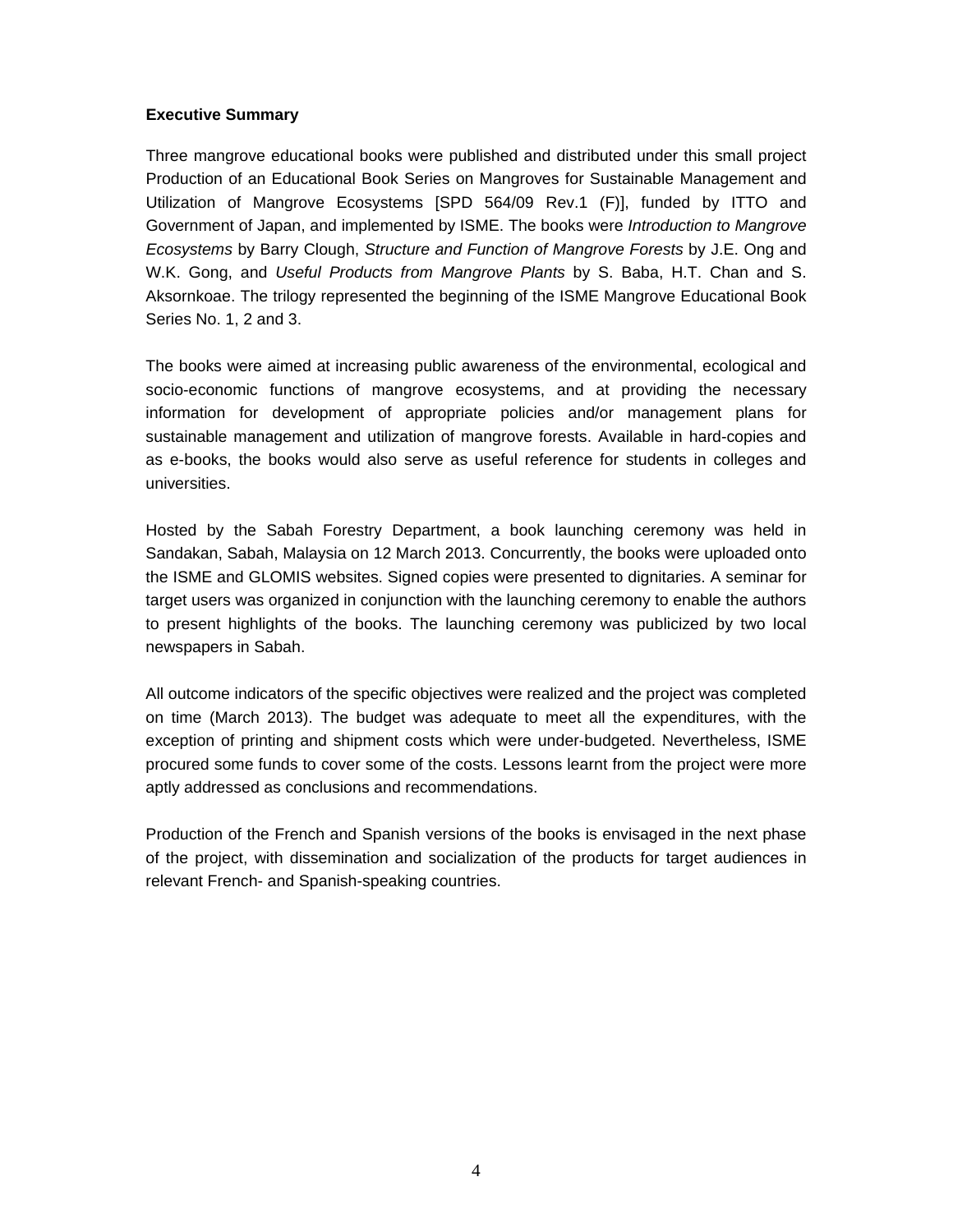### **1. Project Identification**

This small project on the production of an educational book series on mangroves is aimed at increasing public awareness of the environmental, ecological and socio-economic functions of mangrove ecosystems, and at providing the necessary information for development of appropriate policies and/or management plans for sustainable management and utilization of mangrove forests. Written by mangrove experts, the books will be communicated in English that is understandable, relevant and useful for all stakeholder groups, which include governments, forest managers, research and learning institutions, private sector, and civil society. Case studies in each of the books will provide insights into regional experiences in management and utilization of mangrove resources.

This educational book series, which provide a comprehensive overview of mangrove ecosystems and their sustainable management and utilization, will complement *World Atlas of Mangroves for Conservation and Restoration of Mangrove Ecosystems* (Spalding et al., 2010) and the *Manual on Guidelines for Rehabilitation of Coastal Forests damaged by Natural Hazards in the Asia-Pacific Region* (Chan & Baba, 2009) which were published by ITTO and ISME. Information in the two introductory chapters on Mangrove Ecosystems and Mangroves and Man of the world atlas is very brief and lacks supporting case studies and illustrations. Information in the manual is specific on guidelines for rehabilitation of coastal forests damaged by natural hazards.

Furthermore, it has been yearly 20 years since *Journey Amongst Mangrove* (Field, 1995) a non-technical coffee-table book was published by ITTO and ISME as one of the outputs of PD 6/93 Rev.2 (F). Other books published by ISME such as *The Economic and Environmental Values of Mangrove Forests and their Present State of Conservation in South-East Asia/Pacific Region* (Clough, 1993), *Conservation and Sustainable Utilization of Mangrove Forests in Latin America and Africa Regions, Part I – Latin America (de Lacerda &* Diop, 1993a), and *Conservation and Sustainable Utilization of Mangrove Forests in Latin America and Africa Regions, Part II – Africa* (de Lacerda & Diop, 1993b) are compilations of country-based reports that need up-dating.

## **2. Project Objectives and Implementation Strategy**

Generally, all the three educational books will focus on the environmental, ecological, and socio-economic importance of mangrove ecosystems. Written by mangrove experts and communicated in a language that is understandable, mangrove managers of forest management units will find the books as useful references for drawing up management plans for sustainable management, conservation and utilization of mangrove forests. The books will also be of interest to NGOs, NPOs including education and research institutions. As for the book on useful products, the private sector interested in exploring the commercial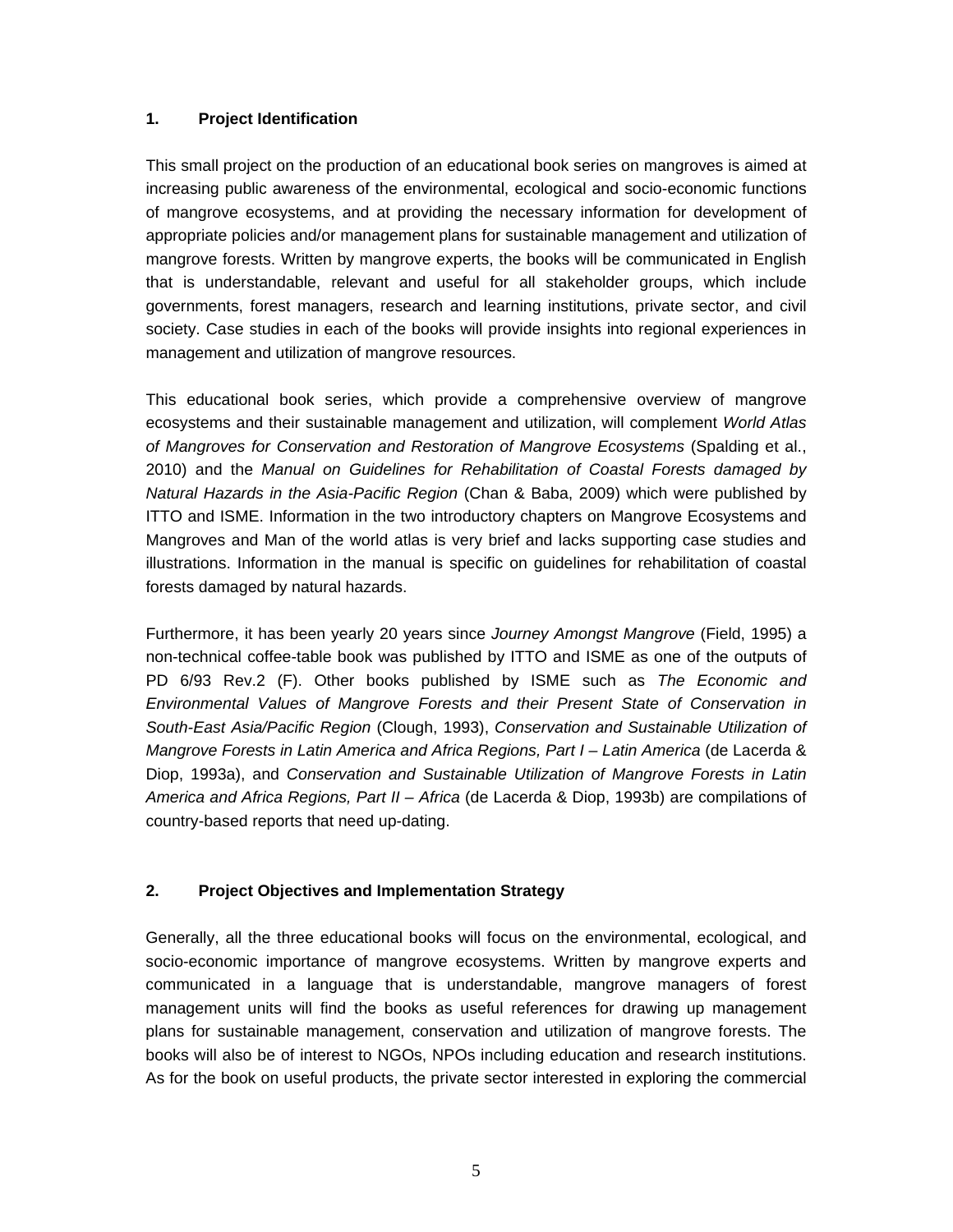potentials of existing and new product development from mangroves may find it particularly interesting.

The development objective of this project is to strengthen the capacity of central and local governments as well as forest management units to develop appropriate policies and/or management plans for sustainable management and utilization of mangrove forests. Impact indicators will be the use of these authoritative books as references in the development of mangrove policy statements and management plans to reduce over-exploitation and unsustainable development of mangrove forests.

Specific objectives of this project are to increase public awareness of the environmental, ecological and socio-economic functions of mangrove ecosystems for activities to conserve and restore mangroves. Outcome indicators will be the publication and distribution of the books in English; successful completion of the workshop for target users; and uploading of the e-books onto the GLOMIS website, making the information available to all stakeholder groups.

### **3. Project Performance**

Overall, the realized performance of the project tallied with the planned performance. All outcome indicators of the specific objectives were realized. They included:

- Publishing and distributing three mangrove educational books
- Holding a workshop for target users
- Uploading the e-books onto the GLOMIS website

Not only all the outcome indicators were realized, the project was completed on time (March 2013). The books were printed by City Reprographic Services in Kuala Lumpur, Malaysia, and copies have been sent to ISME in Okinawa. The books were launched in March 2013 in Sabah, Malaysia. Concurrently, the e-books were uploaded onto the ISME and GLOMIS websites. Signed copies of the books were presented to dignitaries. The launching ceremony was followed by an ISME-ITTO seminar for target users.

The budget was adequate to meet all the expenditures, with the exception of printing and shipment costs which were under-budgeted. Nevertheless, ISME procured some funds from the Tropical Biosphere Research Center (University of the Ryukyus), Y.L. Invest Co., Ltd., and Chikyu Ni Yasashi (Earth Friendly Card) of the Defense of Green Earth Foundation and Cedyna Financial Corporation in meeting the cost of publishing the books. Prof. Baba (Executive Director of ISME) himself made a kind contribution to the costs.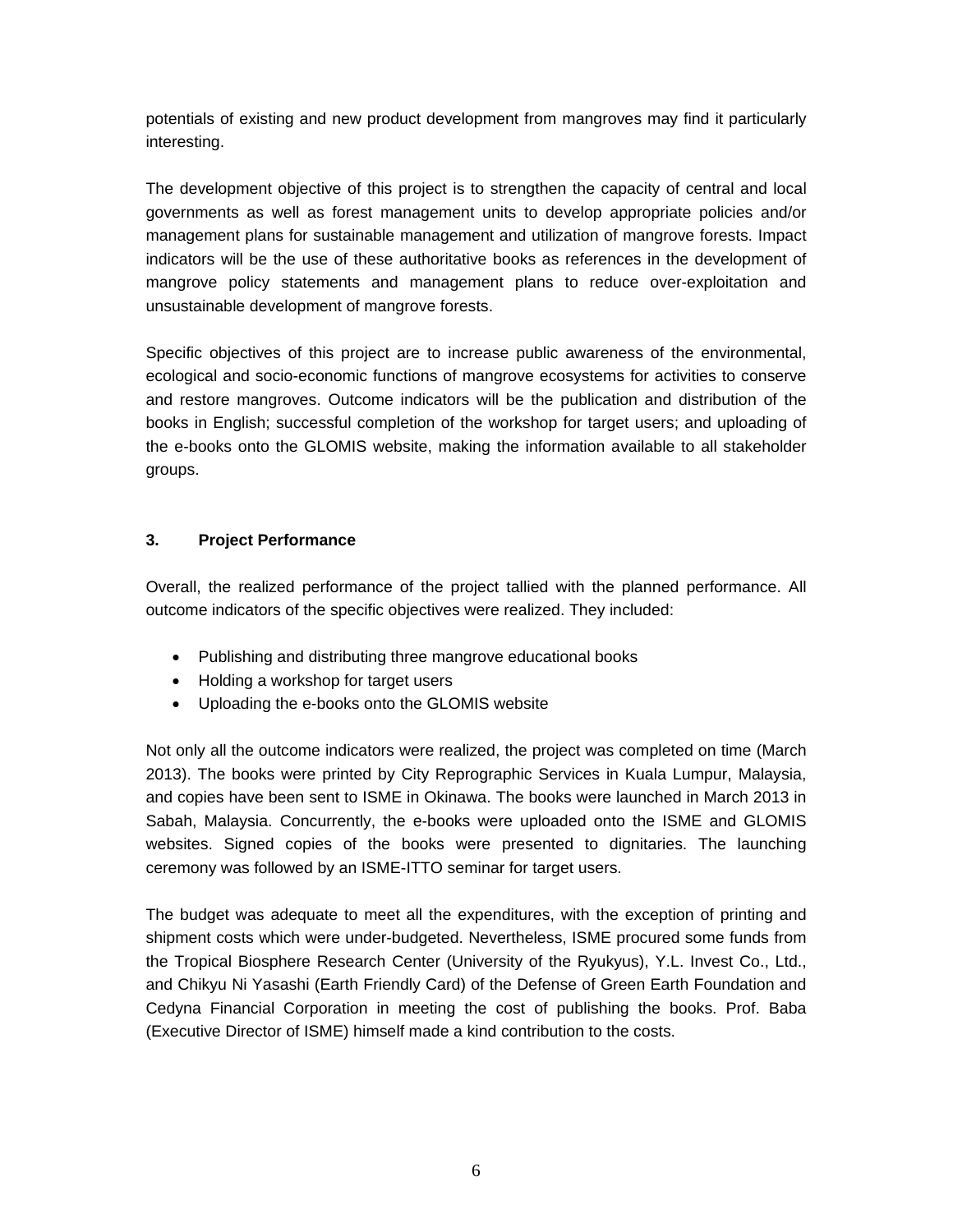## **4. Project Outcome and Target Beneficiaries**

## **4.1 Publication of the mangrove educational books**

Three books were published as outputs of the project (Figure 1). The books were *Continuing the Journey Amongst Mangroves* by Barry Clough; *Structure, Function & Management of Mangrove Ecosystems* by J.E. Ong & W.K. Gong; and *Useful Products from Mangrove & other Coastal Plants* by S. Baba, H.T. Chan & S. Aksornkoae. The trilogy represented the beginning of the ISME Mangrove Educational Book Series.



**Figure 1** Cover pages of ISME Mangrove Educational Book Series No. 1, 2 and 3

The books are written, published, launched and distributed in commemoration of Prof. Shigeyuki Baba, the Executive Director of ISME, who retired from University of the Ryukyus in March 2013.

## **4.2 Launching and distribution of the books**

The three mangrove books were launched by ISME and ITTO in Sabah. Hosted by the Sabah Forestry Department (SFD), the launching ceremony was held at the Rainforest Discovery Centre (RDC) in Sepilok, Sandakan, on 12 March 2013. In attendance were Datuk Sam Mannan (Director of SFD), Prof. Sanit Aksornkoae (President of ISME), Prof. Shigeyuki Baba (Executive Director of ISME) and Dr. Steve Johnson (Representative of ITTO). The launching ceremony started with the signing of books by authors (Figure 2) and key officials from ISME and ITTO.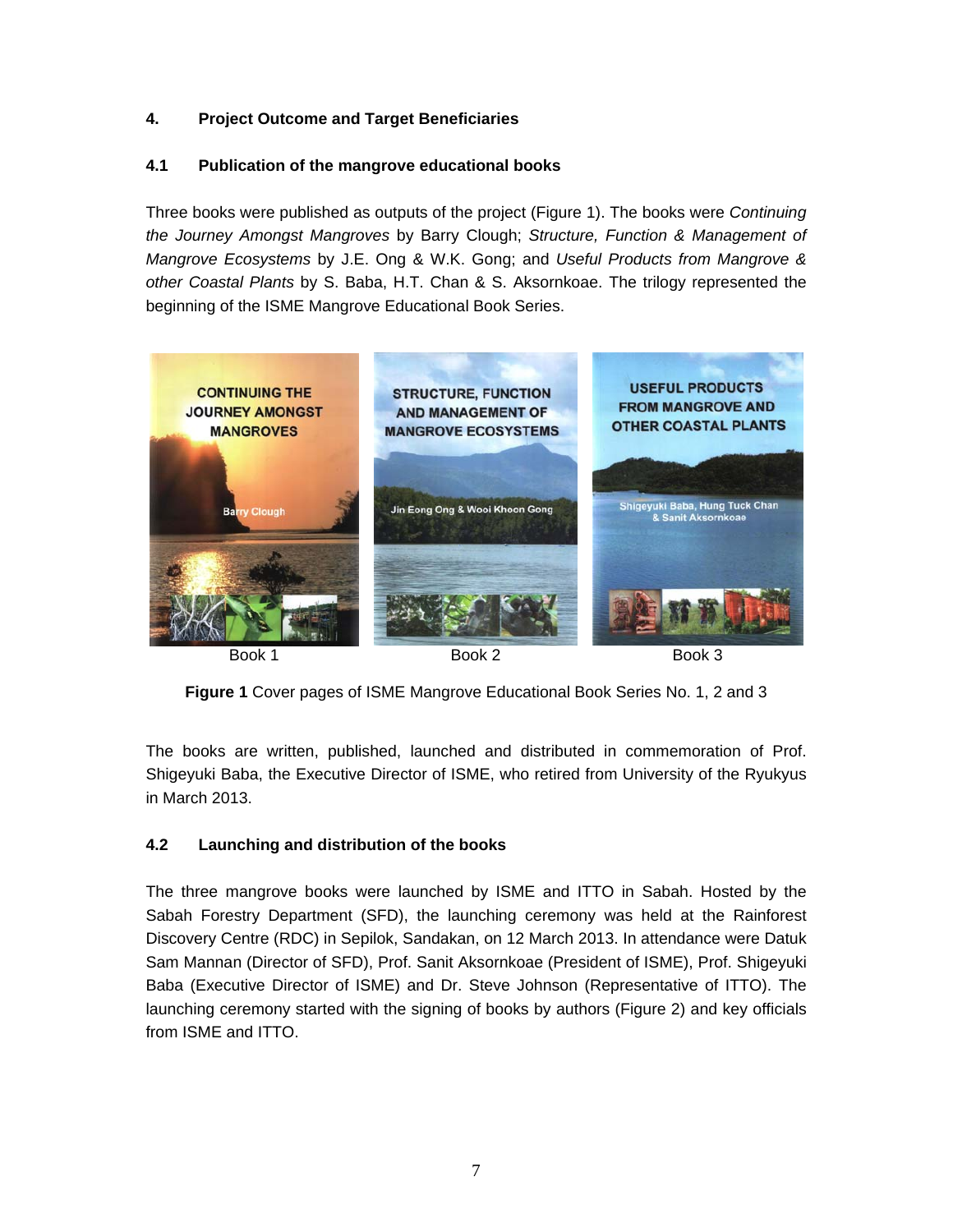

**Figure 2** Signing of Book 3 by authors (L to R: Dr. Chan, Prof. Baba and Prof. Sanit)

Twenty-five copies of each book, together with 30 copies of CD-ROM containing PDF files of the three books, were sent by ISME to ITTO for distribution to all member countries. Signed copies were presented to the following persons or organizations:

- Princess Maha Sirindhorn of Thailand
- Ministry of Foreign Affairs, Japan
- Chief Executive Officer of ITTO
- The Honourable Chief Minister of Sabah
- Datuk Sam Mannan (Director of SFD)

At the same time, the books were launched on the ISME (Figure 3) and GLOMIS (Figure 4) websites and are currently indexed in the database of Google Scholar (Figure 5). Free PDF copies of the books can be downloaded from these websites.

 In conjunction with the launching was a special event commemorating the retirement of Prof. Baba from University of the Ryukyus in March 2013. The event was publicized by Borneo Post and See Hua Daily Newspaper, two local newspapers in Sabah (Figure 6).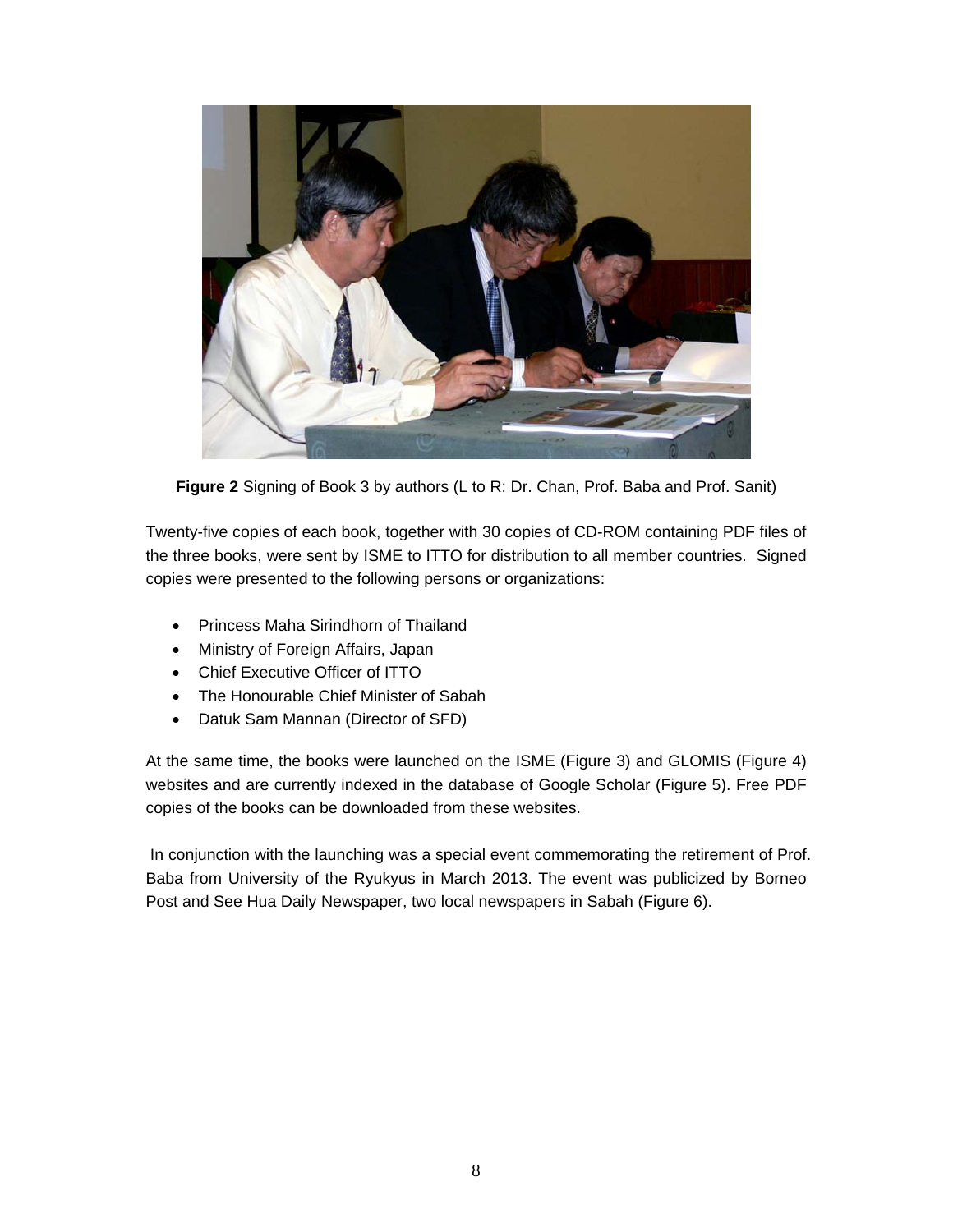

**Figure 3** Launching of the three books on the ISME website



**Figure 4** Launching of the three books on the GLOMIS website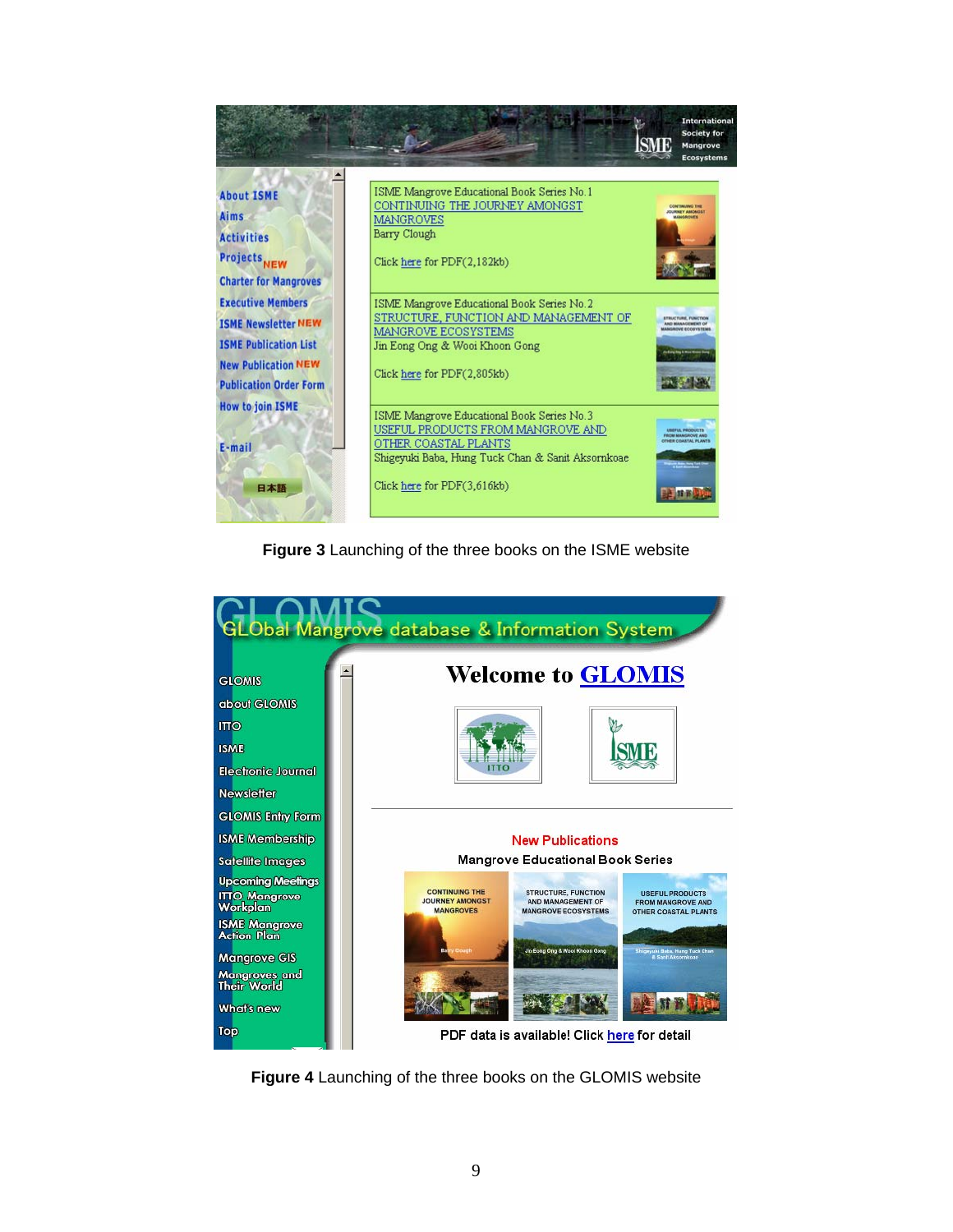

#### **[PDF]** Continuing the Journey Amongst Mangroves B Clough - 2013 - mangrove.or.jp

In 1995, the International Society for Mangrove Ecosystems (ISME) and the International Tropical Timber Organization (ITTO) published Journey Amongst Mangroves, authored by CD Field, which aimed to present the nature and importance of mangroves to as wide an ... Cited by 2 Related articles Cite More▼

#### [PDF] Structure, Function and Management of Mangrove Ecosystems

JE Ong, WK Gong - 2013 - mangrove.or.jp

... Page 9. vi Note from ISME This book is published under ITTO/ISME Project entitled Production of an Educational Book Series on Mangroves for Sustainable Management and Utilization of Mangrove Ecosystems [ITTO/ISME SPD 564/09 Rev. ... Cited by 2 Related articles Cite More +

## [PDF] USEFUL PRODUCTS FROM MANGROVE AND OTHER COASTAL PLANTS

S Baba, HT Chan, S Aksomkoae - mangrove.or.jp

... A retired Professor Emeritus and Vice-President of Kasetsart University, and a former President of Thailand Environment Institute, Bangkok, Thailand, he is currently the President of ISME (from 2011). ... vi Preface This book Useful Products from Mangrove and other ... Related articles Cite More ▼





**Figure 6** The event was publicized by two local newspapers in Sabah

#### **4.3 ISME-ITTO Seminar**

Following the launching ceremony, a seminar for target users was convened. During the seminar, the authors presented highlights of the books. Some 60 participants from Japan, Thailand, Vietnam and Malaysia attended the seminar (Figure 7).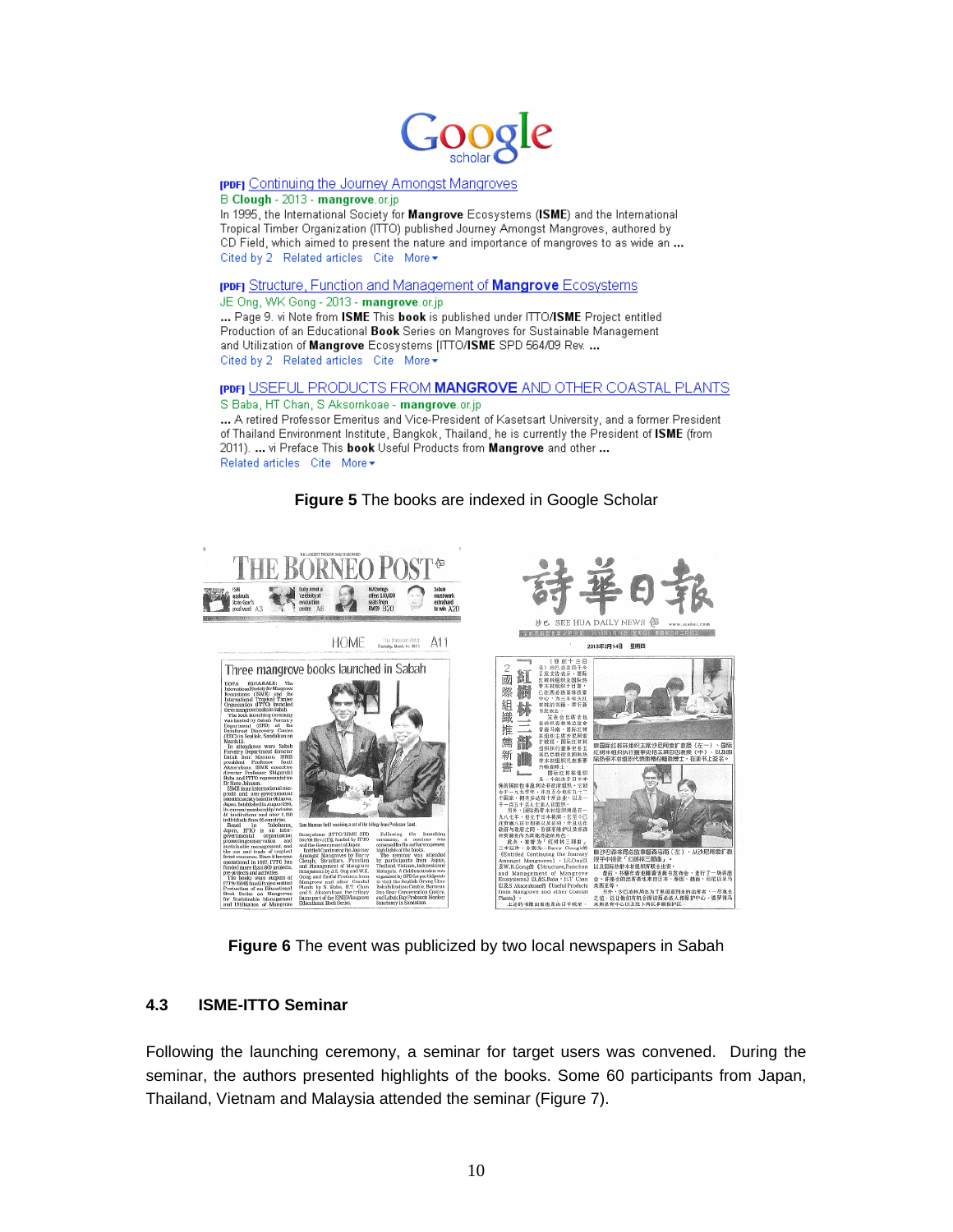

**Figure 6** Participants of the ISME-ITTO Seminar (seated L to R: Tuan Fidelis Bajau, Prof. Sanit, Datuk Sam Mannan, Dr. Steve Johnson and Prof. Baba)

The seminar started with Introductory Remarks by Dr. Steve Johnson from ITTO. This was followed by highlights on *Continuing the Journey Amongst Mangroves* by Dr. Clough; *Structure, Function and Management of Mangrove Ecosystems* by Dr. Ong & Dr. Gong; *Useful Products from Mangrove and other Coastal Plants* by Dr. Chan; and Concluding Remarks by Prof. Sanit (President of ISME and Chairperson).

#### **5. Assessment and Analysis**

This was probably one of the most efficient projects implemented by ISME. All activities were carried out and project outputs were produced on schedule with minimal problems encountered. These included technical aspects such as the drafting of book chapters and financial aspects such as the disbursement of funds from ITTO. The books were of high quality which meets international standards.

The successful and timely implementation of activities of the small project was largely or in part due to the following activities, staff members and organizations:

 Useful comments and suggestions for the project and on the initial draft chapters of the books were provided by the Executive Committee of ISME which functioned as the Project Technical Committee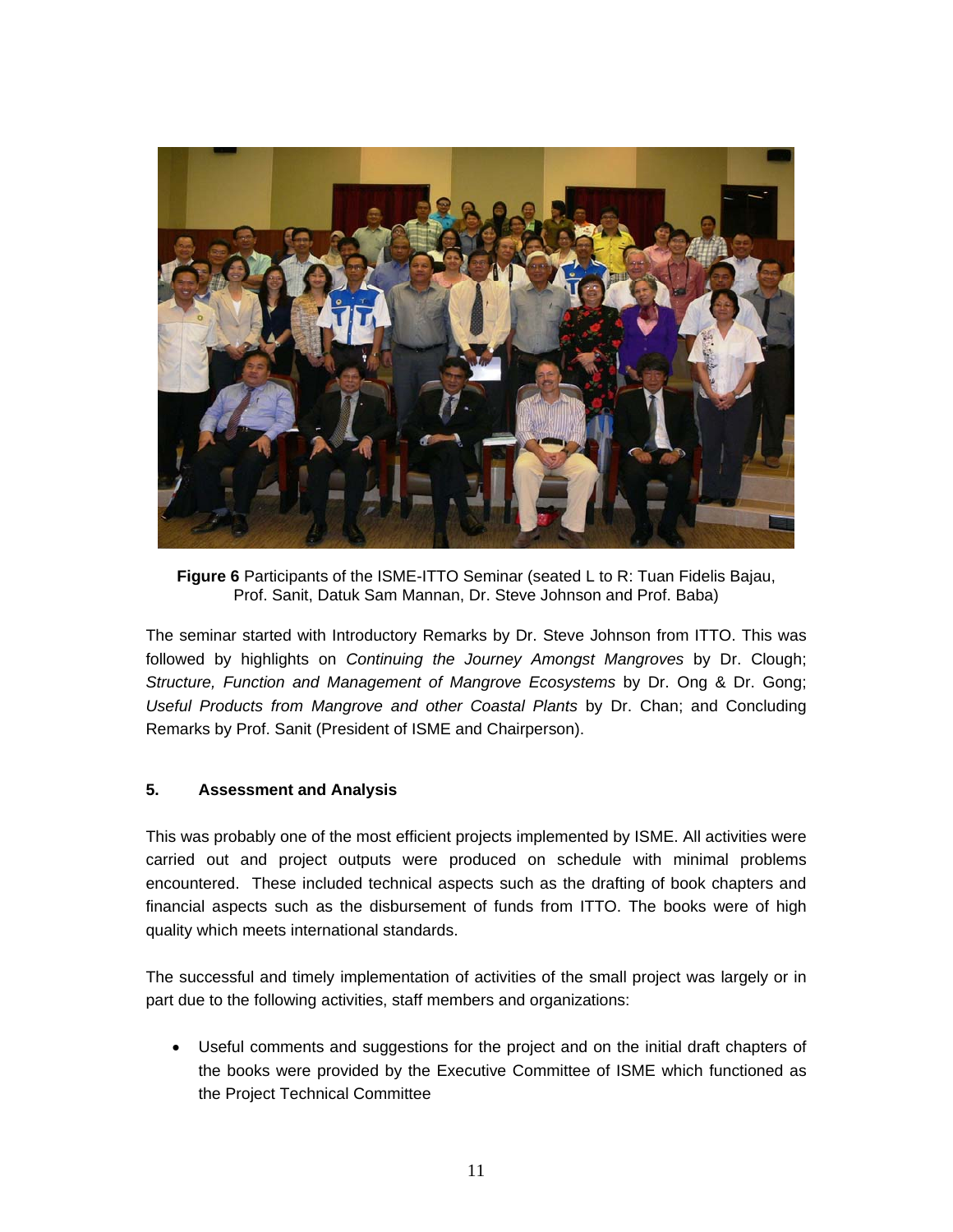- The dedication and untiring efforts of Dr. H.T. Chan (Project Coordinator) and Ms. Oshiro Nozomi (Administrative and Finance Officer) as technical staff, and the support provided by Dr. Steve Johnson (Project Manager) from ITTO
- Besides being the Project Coordinator, Dr. H.T. Chan was one of the authors of Book 3 and the Series Editor of ISME Mangrove Educational Book Series
- The close collaboration of Technical Experts, as technical staff and authors of the books, who have worked very hard to complete the chapters including proof-reading their text on schedule
- A review meeting between Dr. Steve Johnson (Project Manager) from ITTO, and Prof. Shigeyuki Baba and Ms. Nozomi Oshiro from ISME held in Iriomote, Japan, in October 2012, was most helpful in finalizing matters concerning the editing, design layout, printing and distribution of the books, and successful launching of the books and workshop for target users.
- The full cooperation of the Director and staff of the Sabah Forestry Department in Sandakan, Sabah, who have kindly provided the venue for the book launching and workshop for target users, including logistic support
- The procurement of additional funds by ISME from institutions and companies in Japan to cover the costs of printing and distribution of the books
- Refinement of project activities e.g. the decision by ISME to transfer the printing from Tokyo, Japan, to Kuala Lumpur, Malaysia to facilitate closer monitoring, quality check and expedient distribution of books

## **6. Conclusions and Recommendations**

This small project met all its objectives on schedule with no major constraints encountered. Overall, the project implementation was smooth and rewarding, and its high output to input ratio reflected its efficiency and productivity.

The devotion of time and effort by the Project Coordinator, Administrative and Finance Officer and Technical Experts as authors of the books has significantly contributed to the progress.

Useful comments and suggestions for the project and on the draft chapters of the books provided by the Executive Committee of ISME which functioned as the Project Technical Committee were critical during the initial phase of the project.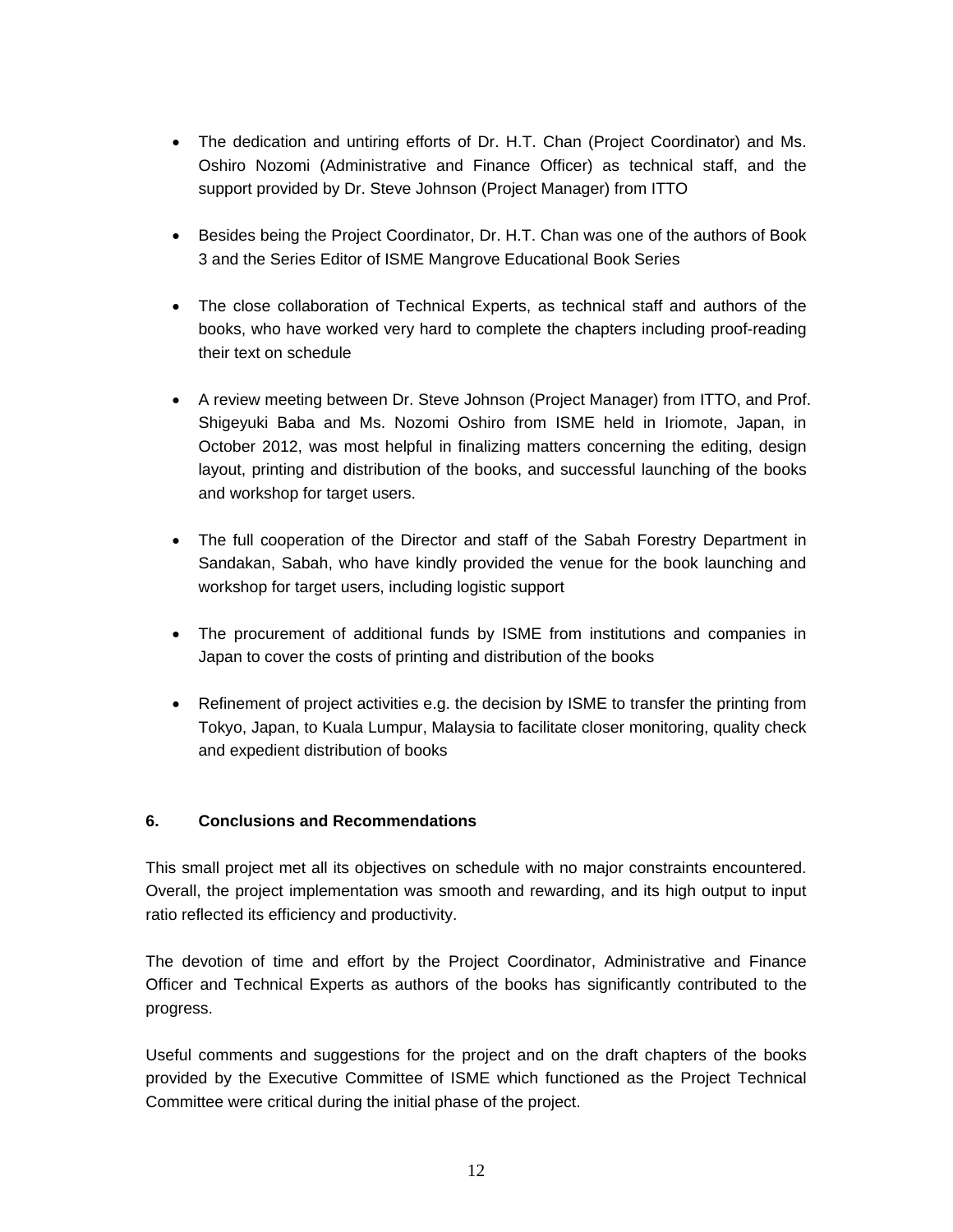The review by the Project Manager from ITTO was beneficial to finalize matters concerning the editing, design layout, printing and distribution of the books, and successful launching of the books and workshop for target users.

Production of the French and Spanish versions of the books is envisaged as the next phase of the project, pending availability of funds. Dissemination of the French and Spanish versions is intended for target audiences in all relevant French- and Spanish-speaking countries.

#### **References**

Chan, H.T. & Baba, S., 2009. *Manual on Guidelines for Rehabilitation of Coastal Forests damaged by Natural Hazards in the Asia-Pacific Region*. International Society for Mangrove Ecosystems (ISME) and International Tropical Timber Organization (ITTO), 66 pp.

Clough, B. (Ed.), 1993. *The Economic and Environmental Values of Mangrove Forests and their Present State of Conservation in South-East Asia/Pacific Region*. ISME, ITTO and JIAM Mangrove Ecosystems Technical Reports Vol. 1, 202 pp.

de Lacerda L.D. & Diop, E.S. (Eds.), 1993a. *Conservation and Sustainable Utilization of Mangrove Forests in Latin America and Africa Regions, Part I – Latin America*. International Society for Mangrove Ecosystems (ISME), Okinawa, Japan.

de Lacerda L.D. & Diop, E.S. (Eds.), 1993b. *Conservation and Sustainable Utilization of Mangrove Forests in Latin America and Africa Regions, Part II – Africa*. International Society for Mangrove Ecosystems (ISME), Okinawa, Japan.

Field, C., 1995. *Journey Amongst Mangroves*. International Tropical Timber Organization and International Society for Mangrove Ecosystems (ISME), 140 pp.

Spalding, M., Kainuma, M. & Collins, L. (2010). *World Atlas for Mangroves*. International Tropical Timber Organization (ITTO) and International Society for Mangrove Ecosystems (ISME). Earthscan, London, UK.

#### **Responsible for the Report**

Signature:

Name: Prof. Shigeyuki Baba Position: Executive Director of ISME

Date: 17 June 2013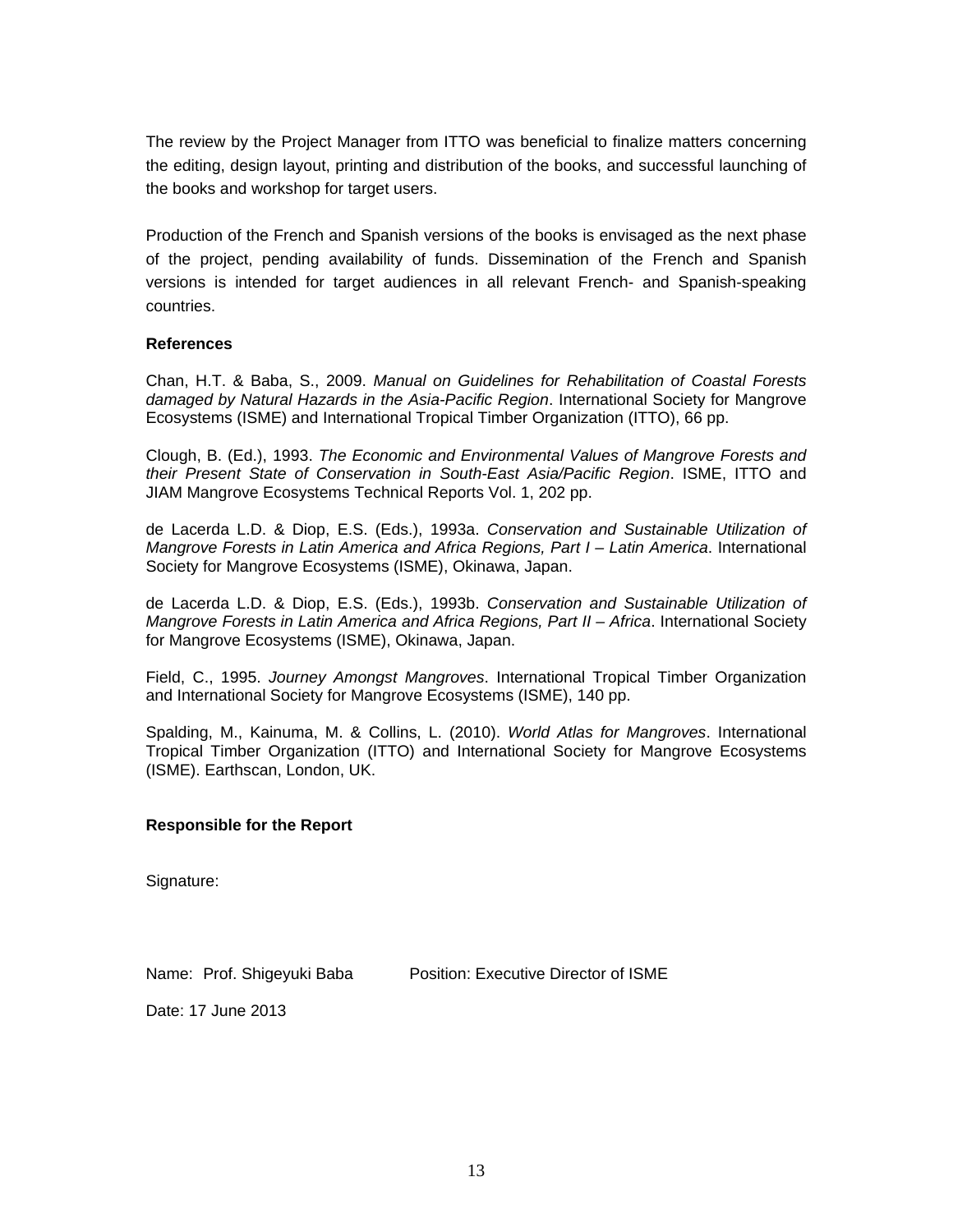# **Project Financial Statement**

Period ending on 31 May 2013

Project No.: SPD 564/09 Rev. 1(F)

Project Title: Production of an educational book series on mangroves for sustainable management and utilization of mangrove ecosystems Unit: US\$

|                                              |                           |                             | ບ⊓ແ. ບວຈ        |              |                           |
|----------------------------------------------|---------------------------|-----------------------------|-----------------|--------------|---------------------------|
|                                              | Original<br>Amount<br>(A) | <b>Expenditures To-date</b> |                 |              | Available<br><b>Funds</b> |
| Components                                   |                           | Accrued<br>(B)              | Expended<br>(C) | Total<br>(D) | (E)                       |
|                                              |                           |                             |                 | $(B+C)$      | $(A-D)$                   |
| 10 Project personnel                         |                           |                             |                 |              |                           |
| 11. Project Coordinator (PC)                 | 33,000                    |                             | 33,000.00       | 33,000.00    | 0.00                      |
| 12. Secretarial support                      | 24,000                    |                             | 24,000.00       | 24,000.00    | 0.00                      |
| 19. component total                          | 57,000                    | 0.00                        | 57,000.00       | 57,000.00    | 0.00                      |
| <b>20 Sub-contracts</b>                      |                           |                             |                 |              |                           |
| 21. Technical Experts (TE) as authors        | 45,000                    |                             | 45,000.00       | 45,000.00    | 0.00                      |
| 29. component total                          | 45,000                    | 0.00                        | 45,000.00       | 45,000.00    | 0.00                      |
| 30 Duty travel                               |                           |                             |                 |              |                           |
| 31. Travel                                   | 18,000                    |                             | 14,864.04       | 14,864.04    | 3,135.96                  |
| 32. DSA                                      | 2,400                     |                             | 4,406.30        | 4,406.30     | $-2,006.30$               |
| 39. component total                          | 20,400                    | 0.00                        | 19,270.33       | 19,270.33    | 1,129.67                  |
| 60 Miscellaneous                             |                           |                             |                 |              |                           |
| 61. Type-setting and printing of books       | 8,000                     |                             | 11.785.28       | 11,785.28    | $-3,785.28$               |
| 62. Meeting rooms and facilities             | 2,000                     |                             | 401.66          | 401.66       | 1,598.34                  |
| 63. Auditing (project accounts)              | 4,000                     | 2,000.00                    | 0.00            | 2,000.00     | 2,000.00                  |
| 64. Bank charges, postage, etc.              | 1,400                     |                             | 3,612.67        | 3,612.67     | $-2,212.67$               |
| 69. component total                          | 15,400                    | 2,000.00                    | 15,799.61       | 17,799.61    | $-2,399.61$               |
| Total 1                                      | 137,800                   | 2,000.00                    | 137,069.95      | 139,069.95   | $-1,269.95$               |
| 80. Project monitoring and<br>administration |                           |                             |                 |              |                           |
| 81. ITTO monitoring & review costs           | 1,000                     |                             |                 |              |                           |
| 82. ITTO programme support                   | 11,104                    |                             |                 |              |                           |
| Total 2                                      | 12,104                    |                             |                 |              |                           |
| <b>100. GRAND TOTAL</b>                      | 149,904                   |                             |                 |              |                           |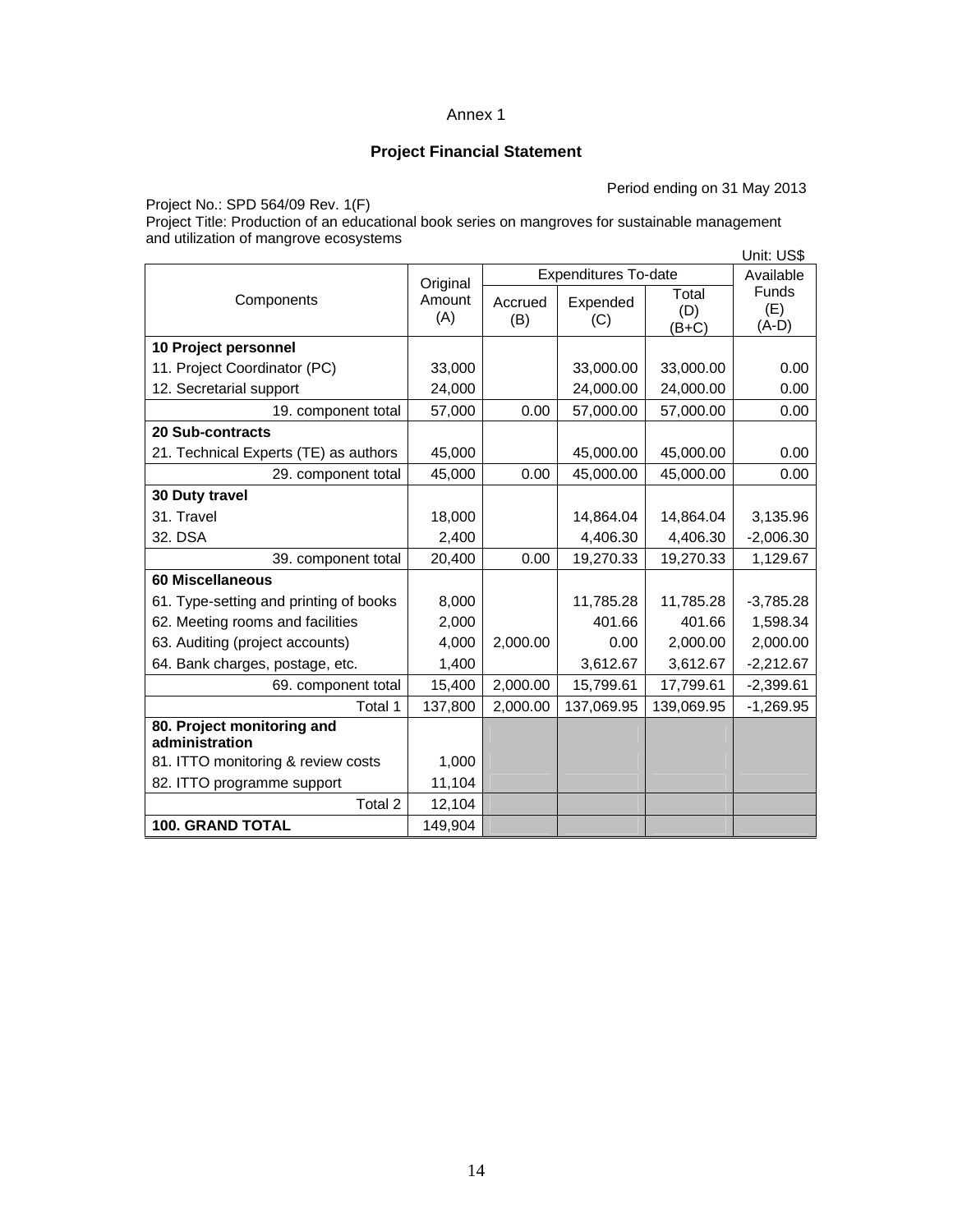#### **Project Cash Flow Statement**

Period ending on 31 May 2013

Project No.: SPD 564/09 Rev. 1(F)

Project Title: Production of an educational book series on mangroves for sustainable management and utilization of mangrove ecosystems

|                                            | Reference |           | Amount       |            |  |
|--------------------------------------------|-----------|-----------|--------------|------------|--|
| Component                                  |           | Date      | in US\$      | in JPY     |  |
| A. Funds received from ITTO                |           |           |              |            |  |
| 1. First installment                       |           | 2012/1/4  | 80,000.00    | 6,196,800  |  |
| 2. Second installment                      |           | 2012/8/22 | 57,800.00    | 4,477,188  |  |
| <b>Total Funds Received:</b>               |           |           | 137,800.00   | 10,673,988 |  |
| <b>B.</b> Expenditures by executing agency |           |           |              |            |  |
| 10 Project personnel                       |           |           |              |            |  |
| 11. Project Coordinator                    |           |           | 33,000.00    | 2,556,180  |  |
| 12. Secretarial support                    |           |           | 24,000.00    | 1,859,040  |  |
| 19. component total                        |           |           | 57,000.00    | 4,415,220  |  |
| 20 Sub-contracts                           |           |           |              |            |  |
| 21. Technical Experts (TE) as authors      |           |           | 45,000.00    | 3,485,700  |  |
| 29. component total                        |           |           | 45,000.00    | 3,485,700  |  |
| 30 Duty travel                             |           |           |              |            |  |
| 31. Travel                                 |           |           | 14,864.04    | 1,151,368  |  |
| 32. DSA                                    |           |           | 4,406.30     | 341,312    |  |
| 39. component total                        |           |           | 19,270.33    | 1,492,680  |  |
| 60 Miscellaneous                           |           |           |              |            |  |
| 61. Type-setting and printing of books     |           |           | 11,785.28    | 912,888    |  |
| 62. Meeting rooms and facilities           |           |           | 401.66       | 31,113     |  |
| 63. Auditing (project accounts)            |           |           | 2,000.00     | 154,920    |  |
| 64. Bank charges, postage, etc.            |           |           | 3,612.67     | 279,838    |  |
| 69. component total                        |           |           | 17,799.61    | 1,378,758  |  |
| Expenditures To-date:                      |           |           | 139,069.95   | 10,772,358 |  |
| Remaining Balance of Funds (A-B):          |           |           | $-$1,269.95$ | ¥-98,370   |  |

Conversion rate used in this table is US\$1=JPY77.46, which is the average rate of exchange when the funds were received: 4 January 2012 (US\$1=JPY76.66), 22 August 2012 (US\$1=JPY78.26).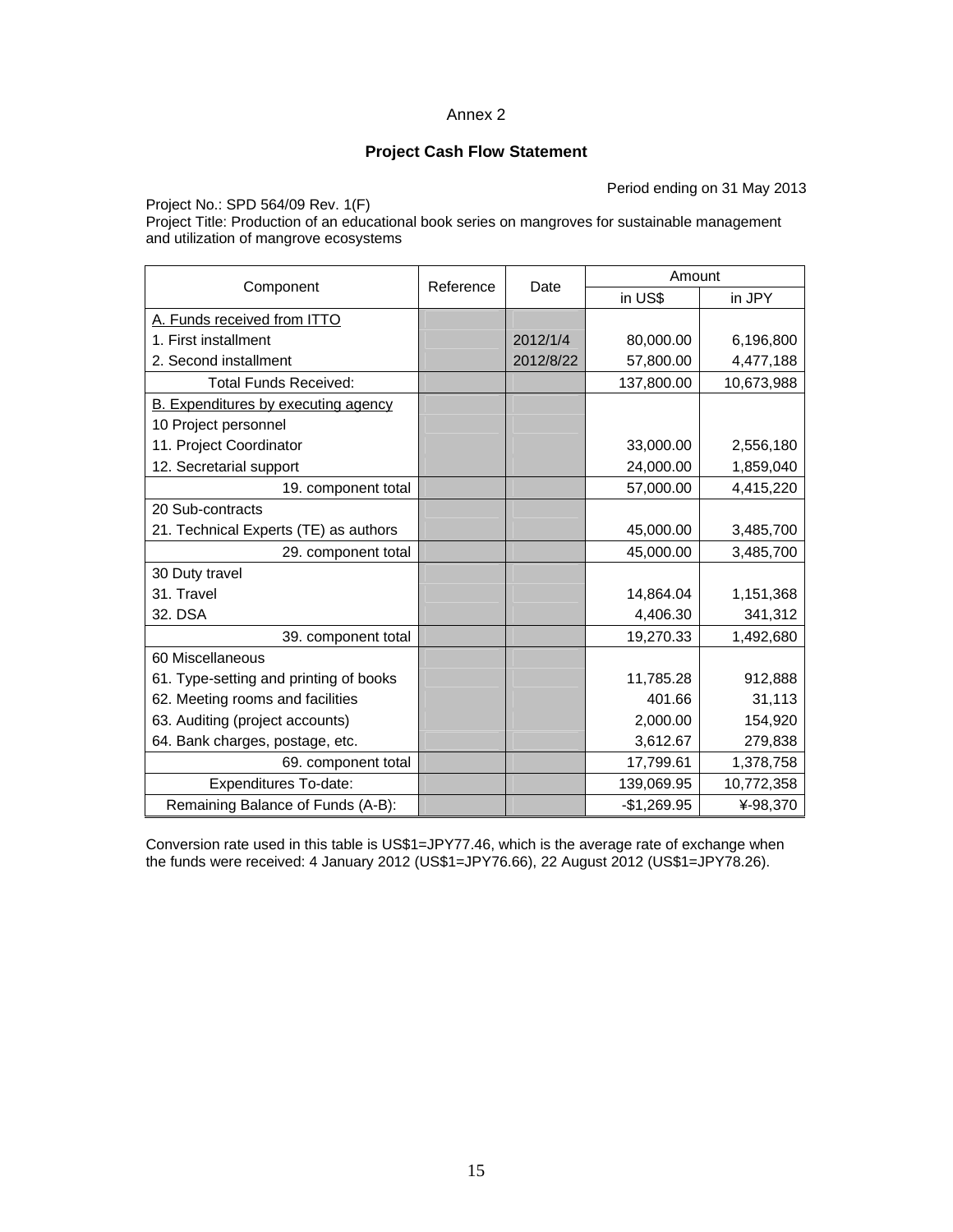# **Project Financial Statement (Executing Agency's contribution)**

Period ending on 31 May 2013

Project No.: SPD 564/09 Rev. 1(F)

Project Title: Production of an educational book series on mangroves for sustainable management and utilization of mangrove ecosystems Unit: US\$

|                                                  | Original<br>Amount<br>(A) | ບ⊓ແ. ບວຈ<br><b>Expenditures To-date</b> |                 |                         |
|--------------------------------------------------|---------------------------|-----------------------------------------|-----------------|-------------------------|
| <b>Budget Components</b>                         |                           | Accrued<br>(B)                          | Expended<br>(C) | Total<br>(D)<br>$(B+C)$ |
| 10 Project personnel                             |                           |                                         |                 |                         |
| 13. Secretarial support (Part-time)              | 11,250                    |                                         | 12,000          | 12,000                  |
| 14. Secretarial support (administrative issues)* | 22,500                    |                                         | 24,000          | 24,000                  |
| 19. component total                              | 33,750                    | 0.00                                    | 36,000          | 36,000                  |
| 20 Sub-contracts                                 |                           |                                         |                 |                         |
| 21. Technical Experts (TE) as authors            | 0                         |                                         | 0               | 0                       |
| 29. component total                              | $\Omega$                  | 0.00                                    | $\Omega$        | $\Omega$                |
| 30 Duty travel                                   |                           |                                         |                 |                         |
| 31. Travel                                       | 10,500                    |                                         | 15,093          | 15,093                  |
| 32. DSA                                          | 2,160                     |                                         | 6,505           | 6,505                   |
| 39. component total                              | 12,660                    | 0.00                                    | 21,597          | 21,597                  |
| <b>60 Miscellaneous</b>                          |                           |                                         |                 |                         |
| 61. Type-setting and printing of books           | 0                         |                                         | $\Omega$        | O                       |
| 62. Meeting rooms and facilities                 | 3,500                     |                                         | 2,340           | 2,340                   |
| 63. Auditing (project accounts)                  | 0                         |                                         | 0               | O                       |
| 64. Bank charges, postage, etc.                  | 1,600                     |                                         | 466             | 466                     |
| 69. component total                              | 5,100                     | 0.00                                    | 2,806           | 2,806                   |
| Total 1                                          | 51,510                    | 0.00                                    | 60,404          | 60,404                  |
| 70. Executing agency management costs            | 20,820                    |                                         | 15,764          | 15,764                  |
| <b>100. GRAND TOTAL</b>                          | 72,330                    | 0.00                                    | 76,168          | 76,168                  |

\*: Budget item #14 Secretarial support (administrative Issue): in-kind contribution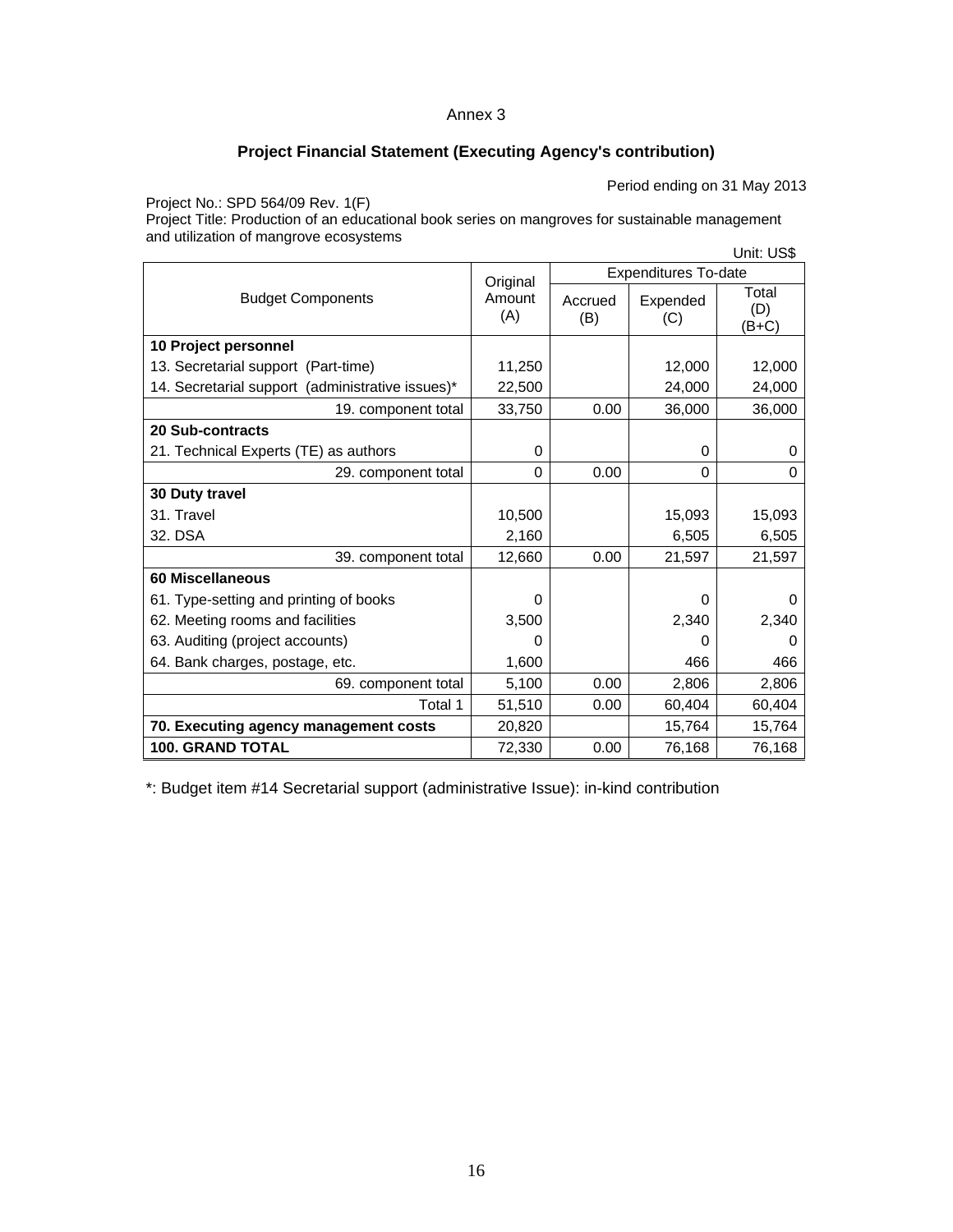#### **Contents of Book 1**

| <b>ISME and ITTO</b> | Preface          | Note from ISME |
|----------------------|------------------|----------------|
| About the Authors    | Acknowledgements |                |

Chapter 1 INTRODUCTION

Chapter 2 MANGROVE DISTRIBUTION AND ENVIRONMENT Global Distribution Latitudinal Gradients and Limits Patterns Associated with Rainfall and Aridity Local Zonation Patterns Environmental Settings of Mangroves

Chapter 3 LIVING WITH STRESS Coping with Salt Coping with Anaerobic Soils Reproduction and Dispersal

Chapter 4 OTHER LIVING COMPONENTS Faunal Components Other Plant Components

Chapter 5 UTILISATION AND VALUES OF MANGROVES Mangrove Goods and Services Mangrove-Derived Products Other Services Provided by Mangroves

Chapter 6 THREATS AND ENVIRONMENTAL IMPACTS Conversion to Agriculture and Salt Ponds Conversion to Aquaculture Urban Expansion and Industrial Development **Pollution** Exploitation for Timber and other Wood Products Climate Change

Chapter 7 CONSERVATION AND MANAGEMENT Management Frameworks Conservation Strategies Afforestation and Rehabilitation Concluding Remarks Some Useful Links to Online Materials

#### References

Glossary of Terms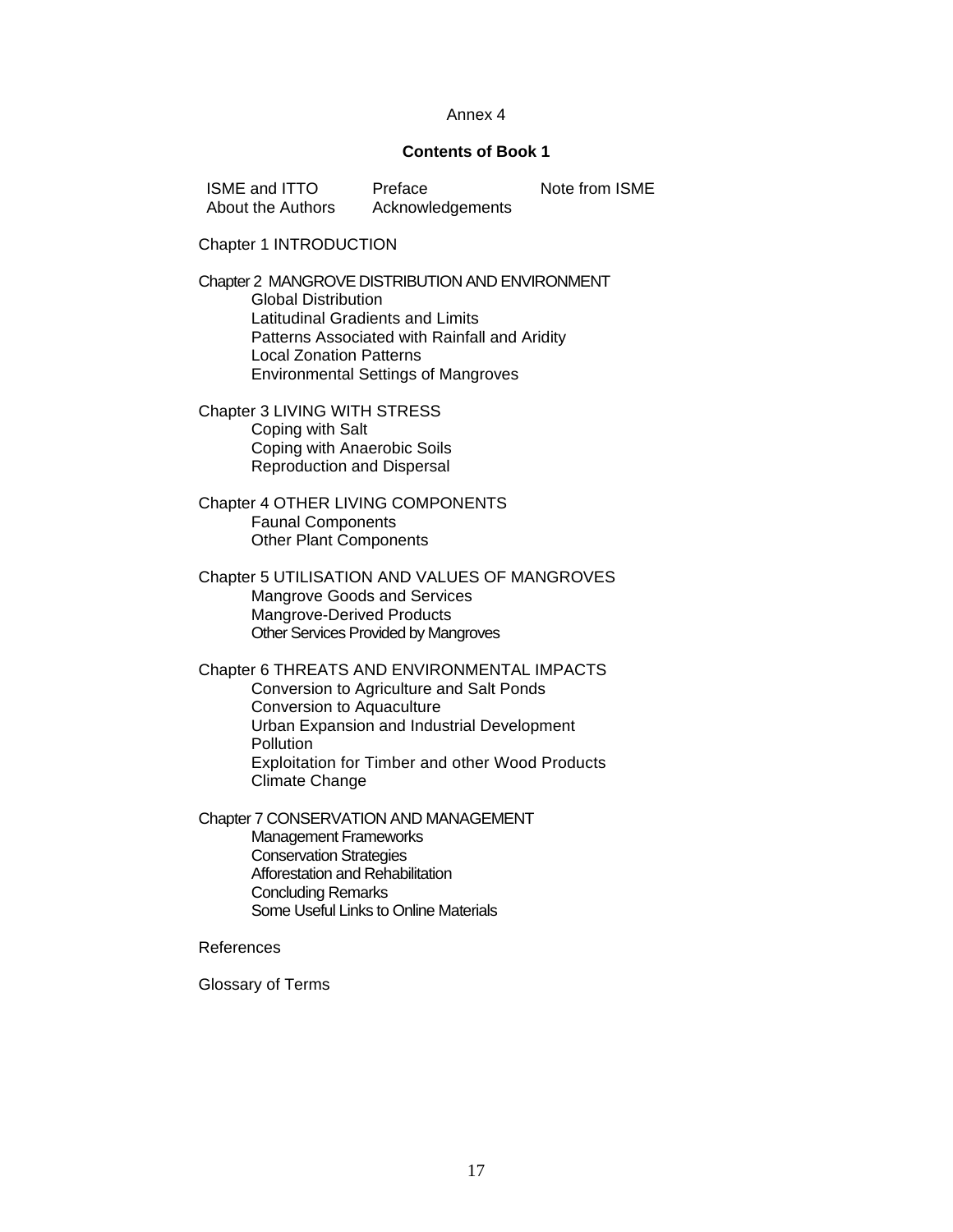#### **Contents of Book 2**

ISME and ITTO About the Authors Preface Acknowledgements Note from ISME

Chapter 1 INTRODUCTION

Chapter 2 ECOSYSTEM STRUCTURE

2.1 GEOMORPHIC FACTORS Tides and Tidal Inundation Sedimentation and Erosion Sea Level Change Soils

2.2 BIOTIC FACTORS Plant Adaptations Adaptation to the Saline Environment Adaptation to the Soft Substrate/Aquatic Environment Animal Adaptations

Chapter 3 ECOSYSTEM FUNCTION

3.1 PRODUCERS Primary Production by Vascular Plants Gross Primary Production Net Primary Production Primary Production of Algae

3.2 CONSUMERS (HERBIVORES AND CARNIVORES) The Grazing Food Chain **Decomposers** The Detrital Food Chain Export and Burial

Chapter 4 SOCIO-ECONOMIC AND MANAGEMENT CONSIDERATIONS

4.1 MANGROVE GOODS AND SERVICES Mangrove Goods Mangrove Services

4.2 VALUE OF MANGROVES Monetary Value of Mangroves Sustained Use Management Unsustainable and Conversional Use

References